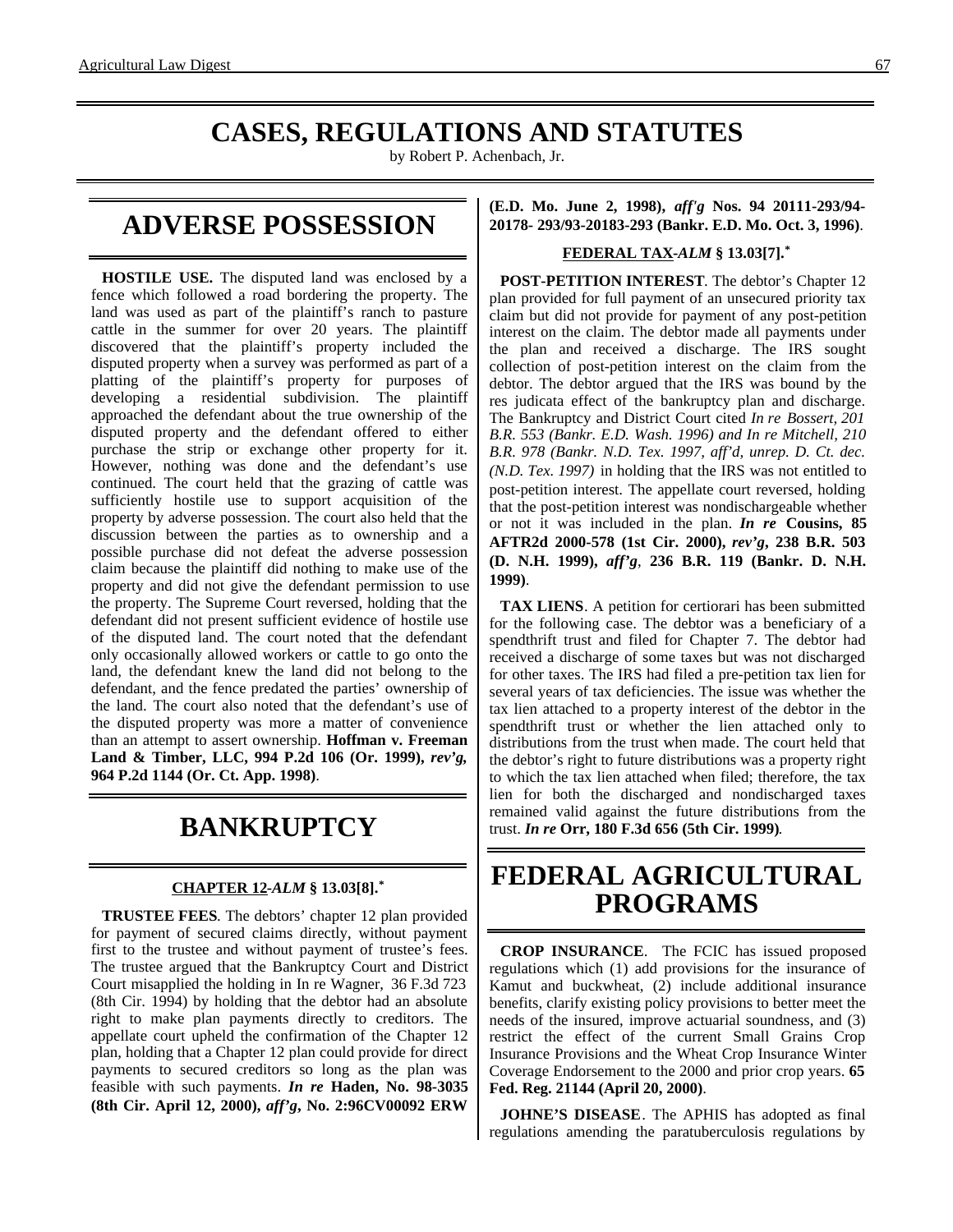(1) changing the references for paratuberculosis to Johne's disease, (2) adding an official test for the disease, and (3) allowing only restricted interstate movement of animals which have tested positive for the disease. The APHIS noted that 22 percent of the dairy herds in the US are infected with the disease which does not clinically manifest itself in an animal until two to three years after infection. **65 Fed. Reg. 18875 (April 10, 2000)**.

**KARNAL BUNT**. The APHIS has issued proposed regulations which amend the Karnal bunt regulations by removing from regulated areas any noninfected acreage that is more than three miles from a field or area associated with a bunted wheat kernel. This action would reduce the size of the areas that are regulated because of Karnal bunt in La Paz, Maricopa, and Pinal Counties of Arizona. The amendments also specify that mechanized harvesting equipment must be cleaned and disinfected before leaving a regulated area only if it has been used to harvest host crops that test positive for Karnal bunt. **65 Fed. Reg. 20770 (April 18, 2000)**.

**PSEUDORABIES**. The APHIS has issued interim regulations amending the pseudorabies regulations regarding the payment of indemnity for herds of swine depopulated because of pseudorabies to provide that APHIS will pay owners of the swine an indemnity equal to the difference between the net salvage received and the fair market value of the swine destroyed. The amendments also provide for the payment of indemnity for individual breeding sows destroyed because they are infected with pseudorabies. **65 Fed. Reg. 20706 (April 18, 2000)**.

**TOBACCO**. The AMS has adopted as final changes to the tobacco grading regulations to add "purchaser" to the list of persons who are prohibited from attempting to influence, impede or discuss the grading of their tobacco by a tobacco inspector. The amendments also remove language which permitted tobacco producers to discuss the grading of their tobacco during the grading process. **65 Fed. Reg. 19825 (April 13, 2000)**.

### **FEDERAL ESTATE AND GIFT TAX**

**GENERATION SKIPPING TRANSFERS.** The IRS ruled that a trust established prior to September 1985 could be divided into three equal share trusts, one for each beneficiary, with the same terms as the original trust without subjecting the trust to GSTT. **Ltr. Rul. 200015004, Dec. 22, 1999**.

**GIFT**. Several years before death, the decedent owned just over 50 percent of a corporation, with the decedent's child owning the remaining shares. As part of an estate plan, the decedent transferred the shares to the child in exchange for a 10 year promissory note under which the child would pay interest only for 10 years with the balance due on maturity of the note. The note was for \$3 million. No attempt was made to negotiate the price or to determine the actual fair market value of the shares. The IRS assessed gift tax on the transfer several years later after the decedent's death. The IRS argued that the value of the stock was over \$8 million at the time of the gift. The estate argued that the gift was not complete because the child committed fraud in failing to pay the fair market value of the shares. The court held that the estate could not argue that the decedent had not fully understood the purpose of the original transaction as an estate planning device which froze the value of the decedent's estate and completed the intent of the decedent that the child should have the stock. The court also determined the value of the stock to have been \$4.9 million because of a marketability discount and a control premium. **Estate of Maggos v. Comm'r, T.C. Memo. 2000-129**.

**GROSS ESTATE**. The decedent owned in trust stock in a corporation which owned ranch land. The corporation had granted conservation easements to a qualified organization but retained limited development and commercial use rights. After the decedent's death but before the filing of the estate tax return, the corporation executed an agreement to extinguish the development and commercial use rights. The IRS ruled that the corporation had retained development rights in the land but that the agreement to extinguish the rights was effective to remove the rights from the decedent gross estate. **Ltr. Rul. 200014013, Dec. 22, 1999**.

**SPECIAL USE VALUATION**. The decedent's estate included several parcels of timberland which were eligible for special use valuation. The issue in the case was whether the tracts were eligible for valuation under I.R.C. §  $2032A(e)(7)$ , the formula method using the rent capitalization value, or I.R.C.  $\S$  2032A(e)(8), the five factor method. The estate's expert appraiser used five comparable properties in an attempt by the estate to use the formula method. The IRS argued that the formula method could not be used because, although the properties were similar as to the land involved, the properties differed as to rental value and as to timber volume, quality and quantity. The court held that the comparable tracts were similar to the estate tracts in all nine of the factors set out in Treas. Reg. § 20.2032A-4(d). The IRS argued that the lands were not comparable because the leases for the comparable tracts were not negotiated within five years before the decedent's death. The court held that ineligibility for the formula method could not be based on only one of the nine factors and noted that all of the leases had rent escalation clauses which provided for increases during the leases' terms. The IRS also argued that the timber on the land had to be valued separately. The court held that, under I.R.C. §  $2032A(e)(13)$ , the value of the timber was included in the value of the land, especially where the land in the decedent's estate is valued under the formula method and the leases included the timber. Some of the timberland had been cleared and was used for pasture. The court held that the estate could not use the formula method to value the pasture land tracts because none of the comparables was used for pasture. **Estate of Rogers v. Comm'r, T.C. Memo. 2000-133**.

**VALUATION**. The decedent owned stock in two corporations. The corporation owned real property with built-in capital gains liability. At the time of the decedent's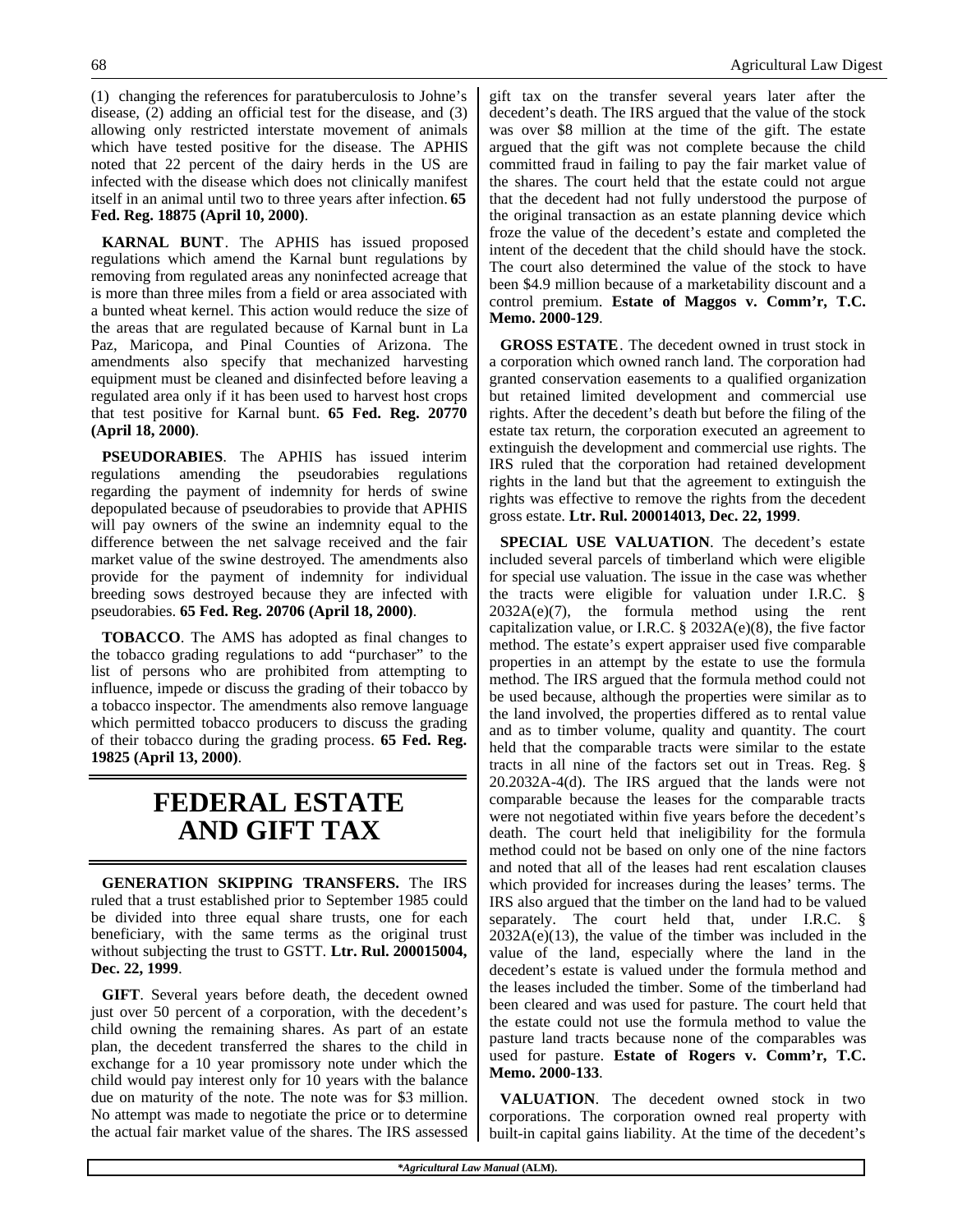death, the property was subject to possible condemnation sale to a governmental unit, and after the decedent's death the property was sold to the governmental unit. The corporation made an election, under I.R.C. 1033, not to recognize gain from the sale and to obtain replacement property. Also, a year after the decedent's death, the decedent's stock was purchased by a related person. The estate valued the decedent's stock using the purchase price of the stock sale and reduced that value by the stock's share of the amount of built-in gains in the property. The IRS argued that no discount for built-in gains was allowed because the corporation had no plan of liquidation or sale of the property which would produce recognized gain. The court agreed, noting that the Section 1033 election also demonstrated that no gain would be recognized by the corporation from the sale. The deferral of the gain made recognition of the gain too speculative to include the gain as a discount of the property value for estate tax purposes. In an opinion designated as not for publication, the appellate court reversed, holding that, as a matter of law, the availability of the Section 1033 election did not negate the effect of the built-in gains on valuation of the corporate stock. The court also held that, under *Eisenberg v. Comm'r, 155 F.3d 50 (2d Cir. 1998)*, the value of stock could be discounted because of built-in gains in property owned by the corporation, whether or not the corporation planned to liquidate or sell the property. The case was remanded for a factual determination of the effect on value of the built-in gains given the lack of corporate liquidation plans and the availability of the Section 1033 election. The court noted that the actual post-death Section 1033 election by the corporation was not relevant to the value at the time of the decedent's death. **Estate of Welch v. Comm'r, 2000-1 U.S. Tax Cas. (CCH) ¶ 60,372 (6th Cir. 2000),** *rev'g and rem'g*, **T.C. Memo. 1998-167**.

A partnership agreement provided for purchase by the partnership of a partnership interest of a deceased partner. The agreement provided for immediate purchase of 49 percent of the interest and purchase of the remaining 51 percent by a ten year promissory note at 5 percent interest. The agreement was modified to provide for interest at the greater of 5 percent or the long-term applicable federal rate as defined by I.R.C. § 1274. The IRS ruled that the amendment did not subject the valuation of the partnership interests to I.R.C. §§ 2703, 2704. **Ltr. Rul. 200015012, Jan. 5, 2000**.

### **FEDERAL INCOME TAXATION**

**BAD DEBTS.** A petition for certiorari has been submitted for the following case. The taxpayer had loaned funds to a solely-owned corporation. The taxpayer claimed the loans as bad debts on income tax returns for 1988 and 1989 and the bad debt deductions offset gains realized from the sale of stock in another corporation. However, after 1988, the taxpayer's corporation continued to do business and even made a public offering of stock. The court held that the loans were not shown to be worthless in 1988 or 1989 and disallowed the bad debt deductions. The appellate court affirmed in a decision designated as not for publication. **Coborn v. Comm'r, 2000-1, U.S. Tax Cas. (CCH) ¶ 50,132 (8th Cir. 1999), aff'g, T.C. Memo. 1998-377**.

The IRS has published an information letter which reviews the evidence needed to prove a nonbusiness bad debt for purposes of the nonbusiness bad debt deduction. **INFO 2000-0002**.

#### **C CORPORATIONS-***ALM* **§ 7.02.\***

ACCOUNTING METHOD. The taxpayers were two medical professional corporations which provided chemotherapy services. The staff physicians examined patients and prescribed the chemotherapy for the patients' conditions. The taxpayers provided pharmacy services for drugs which were not administered at the clinics but were part of the chemotherapy regimen as well as the drugs which were used at the clinic. The IRS argued that the taxpayers were required to maintain inventories of the drugs as merchandise. The court held that the drugs were not merchandise but were part of the medical services offered by the taxpayers; therefore, the taxpayers were not required to use the accrual method of accounting. **Mid-Del Therapeutic Center, Inc. v. Comm'r, T.C. Memo. 2000- 130**.

**CASUALTY LOSS**. The taxpayers, husband and wife, were involved in an automobile accident which totaled their automobile. The taxpayers filed a claim for the purchase price of the automobile with their insurance company which did not deny coverage but which submitted a payment for the fair market value of the automobile. The parties were in negotiations in 1994 but the taxpayers claimed the value of the automobile as a casualty loss on their 1994 return. The court held that no casualty loss deduction was allowed for 1994 because the taxpayers had a good chance of recovery of at least part of the value of the automobile in 1994. **Mitic v. Comm'r, T.C. Memo. 2000- 144**.

**COURT AWARDS AND SETTLEMENTS-ALM § 4.02[14]**. The taxpayer had sued an insurance company for fraudulently selling the taxpayer supplemental medicare insurance which the taxpayer could not use. The taxpayer was awarded compensatory and punitive damages and postjudgment interest. The taxpayer's attorneys collected the award and paid the taxpayer one-half as arranged under their fee agreement. The court held that the punitive damage award and post-judgment interest were included in the taxpayer's gross income and that the amount retained by the attorneys was eligible for the miscellaneous deduction for the taxpayer. **Foster v. United States, 2000-1 U.S. Tax Cas. (CCH) ¶ 50,353 (N.D. Ala. 2000)**.

The taxpayer filed a suit against the FDIC for damage to the taxpayer's business reputation resulting from withdrawal of a line of credit. The parties reached a settlement and the taxpayer did not include the settlement in income, arguing that the proceeds were received for the damage to the taxpayer's business reputation. Although the court acknowledged that damages for loss of business reputation were excludible from gross income, the settlement proceeds were paid to compensate the taxpayer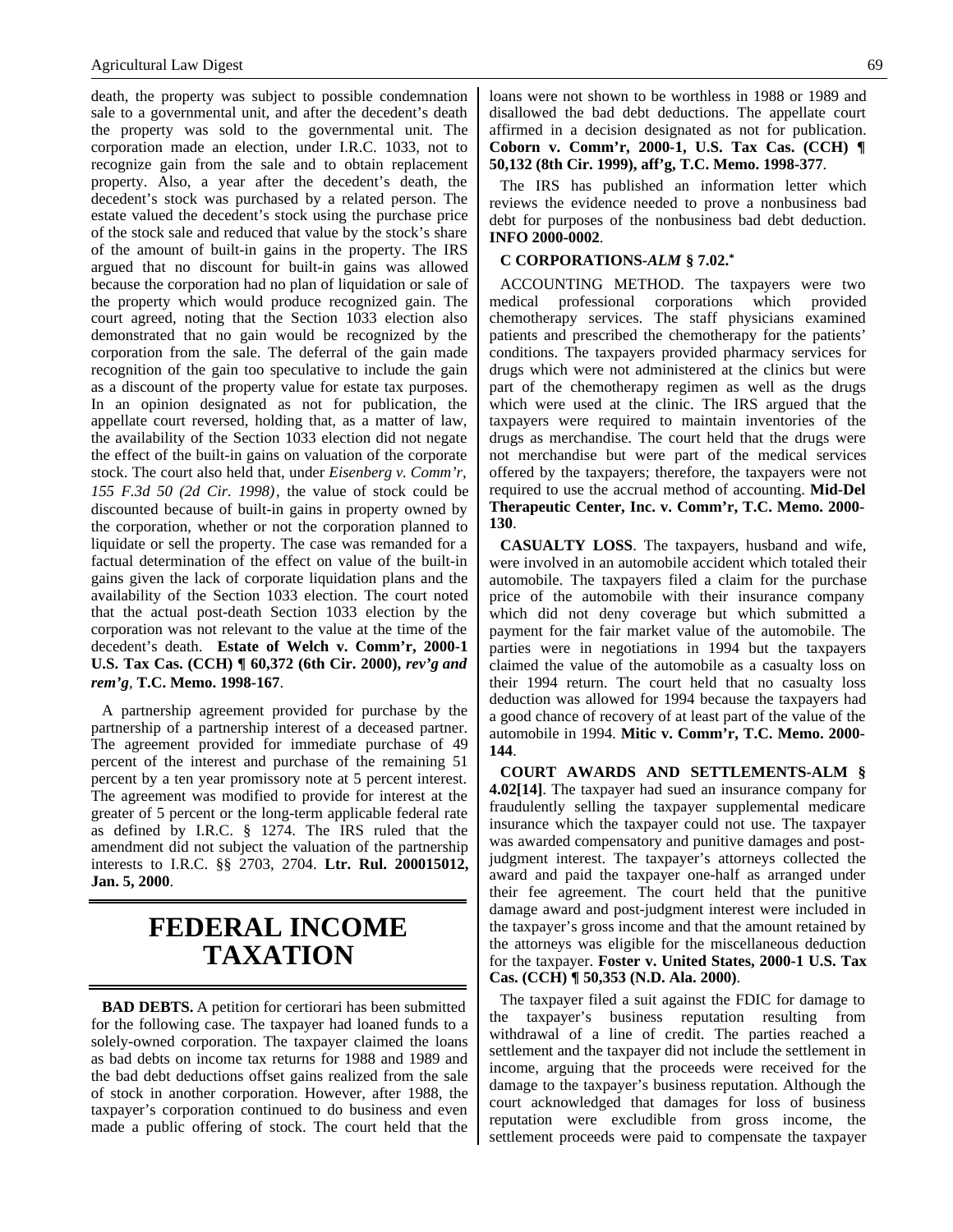for the loss of the company business and were included in gross income. **Coblenz v. Comm'r, T.C. Memo. 2000- 131**.

**DEPRECIATION.** The IRS has published an information letter explaining why a depreciation deduction is not allowed for the purchase price of land which is rented to farmers. Essentially, depreciation is not allowed because land has an unlimited useful life. **INFO 2000-0007**.

**DISASTER PAYMENTS**. On February 17 and April 11, 2000, the president determined that certain areas in Alaska were eligible for assistance under the Act as a result of severe winter storms and avalanches on December 21, 1999. Taxpayers in these areas who sustained losses attributable to the disaster may deduct them on their 1999 returns. **FEMA-1316-DR**.

**HEAD OF HOUSEHOLD**. The taxpayer was the unmarried parent of three children which were under the legal custody of the other parent. The taxpayer paid child support, medical expenses and general support during the time the children resided with the taxpayer, which was less than one-half of each tax year. The court held that, although the taxpayer could claim the children as dependents for purposes of the dependency exemptions, the taxpayer could not use the head of household filing status because the children did not reside with the taxpayer for most of the tax year. **Hughes v. Comm'r, T.C. Memo. 2000-143**.

**HOBBY LOSSES**. The taxpayers, husband and wife, operated a cattle and deer operation. The taxpayers were also the sole shareholders of a corporation which operated a manufacturing facility. The court held that the taxpayers did not operate the cattle and deer operation with the intent to make a profit because (1) the taxpayers did not keep complete and accurate books, and did not have any business plan to make the operation profitable; (2) although the taxpayers had substantial knowledge of raising cattle, they had little experience in making such an operation profitable; (3) although the taxpayers spent considerable time on the operation, much of that time was spent in recreational activities; (4) although the real property appreciated, the appreciation was substantially less than the losses incurred; (5) although the taxpayers were successful with their manufacturing business, the taxpayer made little effort to make the cattle and deer operation profitable; (6) the operation had losses in 19 of the 20 years of operation; (7) the taxpayers had substantial income from other sources which was offset by the farm losses; and (8) the taxpayers received much personal pleasure from the cattle and deer operation as well as other aspects of rural life. **Kahla v. Comm'r, T.C. Memo. 2000-127**.

**IRA**. Under a divorce judgment, one-half of the taxpayer's IRA was ordered to be divided equally between the taxpayer and the taxpayer's former spouse. The taxpayer withdrew \$125,000 from the IRA and paid most of it to the former spouse in satisfaction of the property division. The taxpayer argued that one-half of the IRS belonged to the spouse and should not have been included in the taxpayer's income. The court ruled that the IRA withdrawal was fully taxable to the taxpayer because the IRA was in the taxpayer's name and the taxpayer withdrew the funds from the IRA instead of transferring a one-half interest to the spouse. **Bunney v. Comm'r, 114 T.C. No. 17 (2000)**.

**INSTALLMENT REPORTING**. The IRS has issued guidance in the form of questions and answers on several topics involving installment reporting of gain. In the first scenario, an S or C corporation is on the accrual method and the shareholder is on the cash method. The IRS stated that (1) the shareholder could report the installment sale of stock on the installment method; (2) the corporation could not report the installment sale of corporate assets on the installment method; (3) the shareholder's Section 338 election does not affect  $(1)$  or  $(2)$ ;  $(4)$  if the shareholder is also a corporation and the shareholder and buyer of the stock make the Section 338 election, the shareholder may not use installment reporting; and 5) if the shareholder does not realize any gain on the sale of stock, the corporation cannot report any deemed asset sale gain on the installment method. In the second scenario, a partnership is on the accrual method and the partner is on the cash method. The IRS stated that (1) the partner could report the gain from an installment sale of a partnership interest on the installment method and (2) the partnership could not report the gain from an installment sale of partnership assets using the installment method. **Notice 2000-26, I.R.B. 2000-17**.

**MEDICAL DEDUCTION**. The taxpayer was diagnosed as suffering from asthma and allergies which made the taxpayer sensitive to dust. The taxpayer had a letter from a doctor that recommended removal of carpeting from the taxpayer's bedroom to reduce the dust in the air. More than 15 years after the letter, the taxpayer remodeled several areas in the house, removing the carpeting and replacing the floors with expensive hardwood flooring as well as purchasing show piece furniture and repainting much of the interior. The remodeling was intended to create a showcase home for clients of the taxpayer's interior design business. The taxpayer claimed the carpet removal and hardwood floor installation as a medical expense. The court held that the taxpayer could not claim the costs of the carpet removal and hardwood floor installation as a medical expense because the taxpayer failed to show that the costs were required to relieve or cure the taxpayer's medical condition. **Mitic v. Comm'r, T.C. Memo. 2000-144**.

**MILEAGE EXPENSE**. The IRS has published an information letter explaining the process for determining the annual national mileage expense deduction for automobile business use. **INFO 2000-0009**.

The IRS has published an information letter explaining why the mileage rate deduction for automobile use for medical care is lower than for business use. **INFO 2000- 0008**.

#### **PARTNERSHIPS-***ALM* **§ 7.03.\***

DEFINITION. The taxpayer was convicted of filing a false return for claiming partnership deductions from a partnership of which the taxpayer was not a partner and failing to include in income embezzled funds. The evidence showed that the taxpayer embezzled funds from an agricultural cooperative by making checks from the agricultural cooperative to the taxpayer instead of to a trucking company. The owner of the trucking company, the brother of the taxpayer, listed the taxpayer as a partner on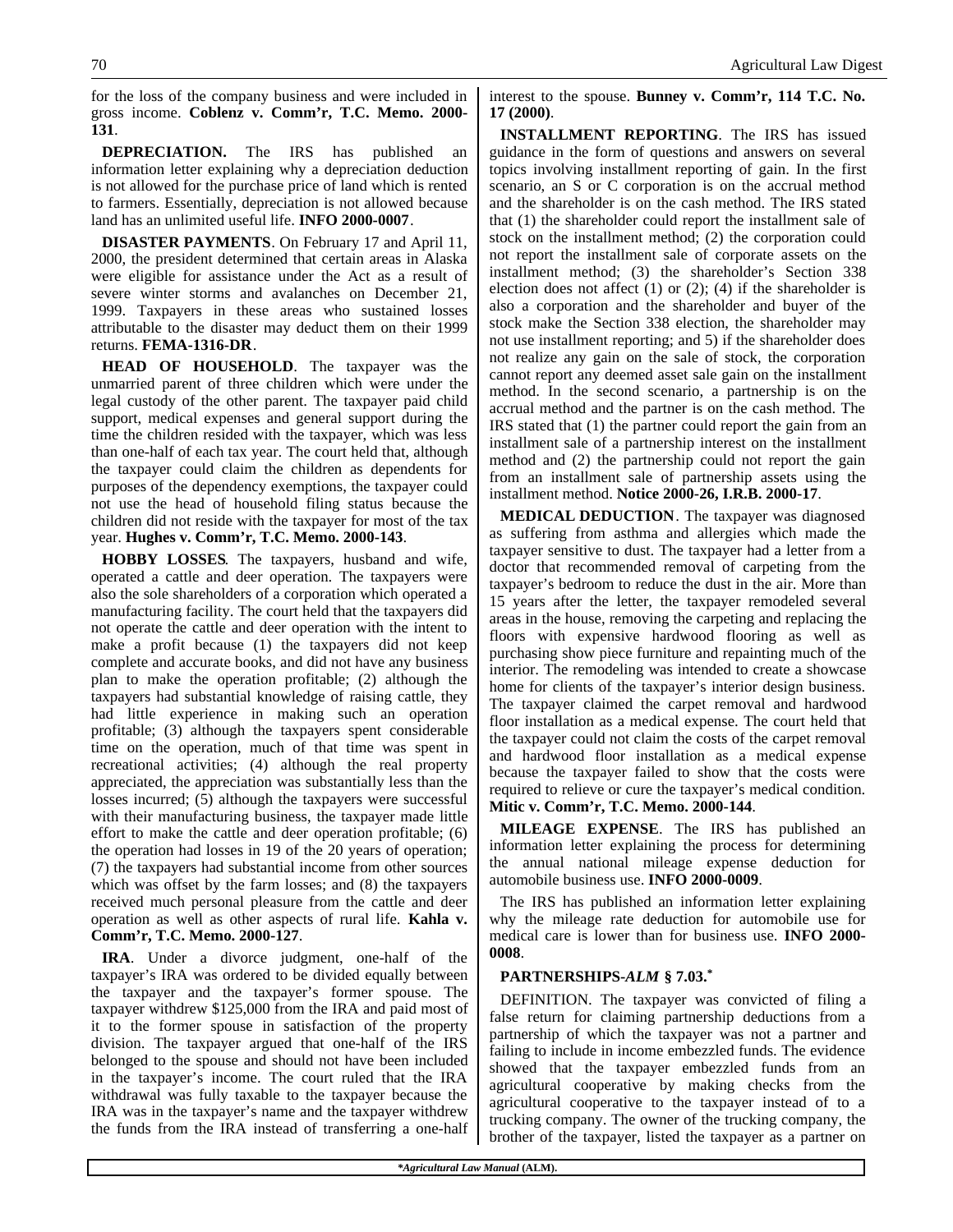tax returns as a favor to allow the taxpayer to use partnership deductions. The court held that sufficient evidence was presented that showed that the taxpayer was not a bona fide partner in the trucking company and that the embezzled funds were not distributions of income from the trucking company to the taxpayer as a partner. The appellate court opinion is designated as not for publication. **United States v. Worman, 2000-1 U.S. Tax Cas. (CCH) ¶ 50,359 (10th Cir. 2000)**.

**RETURNS**. The taxpayer was not married but lived with a same sex partner. The taxpayer shared assets and income with the partner. The court ruled that the taxpayer was not entitled to file using the married taxpayer status and that the filing status classifications of the Internal Revenue code were constitutional. **Mueller v. Comm'r, T.C. Memo. 2000-132**.

The IRS has announced that, beginning with the 2001 filing season, returns in the Form 1040 series will include a checkbox that taxpayers can use to designate a paid preparer to work directly with the IRS to handle return processing matters and receive information about refunds or payments. Taxpayers who use the Checkbox Initiative will not have to execute a power of attorney in order to allow their preparers to resolve processing issues such as notices of mathematical errors relating to the specific return. However, the initiative will not apply to examination matters, underreported income, appeals, collection notices, and other substantive issues. It also will not be available on TeleFile returns. **IR-2000-23**.

#### **SAFE HARBOR INTEREST RATES**

| <b>May 2000</b>                 |      |                    |                  |         |
|---------------------------------|------|--------------------|------------------|---------|
|                                 |      | Annual Semi-annual | <b>Ouarterly</b> | Monthly |
| <b>Short-term</b>               |      |                    |                  |         |
| <b>AFR</b>                      | 6.42 | 6.31               | 6.27             | 6.24    |
| 110 percent AFR                 | 7.07 | 6.95               | 6.89             | 6.85    |
| 120 percent AFR                 | 7.72 | 7.58               | 7.51             | 7.46    |
| Mid-term                        |      |                    |                  |         |
| <b>AFR</b>                      | 6.40 | 6.30               | 6.25             | 6.22    |
| 110 percent AFR                 | 7.05 | 6.93               | 6.87             | 6.83    |
| 120 percent AFR                 | 7.70 | 7.56               | 7.49             | 7.44    |
| Long-term                       |      |                    |                  |         |
| <b>AFR</b>                      | 6.20 | 6.11               | 6.06             | 6.03    |
| 110 percent AFR                 | 6.83 | 6.72               | 6.66             | 6.63    |
| 120 percent AFR                 | 7.46 | 7.33               | 7.26             | 7.22    |
| Rev. Rul. 2000-23, I.R.B. 2000- |      |                    |                  |         |

#### **S CORPORATIOS-***ALM* **§ 7.02[3][c].\***

SHAREHOLDER BASIS. The taxpayer was the sole shareholder of a corporation which operated an insurance company. The taxpayer was also the majority shareholder in a corporation in the restaurant business. The insurance corporation made several payments to the restaurant corporation with the payments shown as loans on the restaurant corporation's books and as shareholder loans on the insurance corporation's books. The court held that the insurance corporation made the payments on behalf of the taxpayer and that the restaurant corporation was indebted to the taxpayer and not the insurance corporation for the payments. Therefore, the payments increased the taxpayer's basis in the restaurant corporation stock and allowed the taxpayer to take the taxpayer's share of the restaurant corporation's losses. **Culnen v. Comm'r, T.C. Memo. 2000-139**.

**STATE TAXES**. The taxpayer was a corporation which leased land in the Everglades Agricultural Area in Florida. The state and federal governments reached an agreement to decrease the amount of phosphorus which flowed into the Everglades from the agricultural area. The state constructed containment ponds and marshes which reduce the amount of phosphorus in the water before allowing the water to flow into the Everglades. In order to fund this project, farmers in the Everglades Agricultural Area whose lands discharge water into the containment area must obtain permits and pay an Everglades Agricultural Privilege Tax (EAP tax) assessed by the state. The taxpayer claimed the tax as a real property tax deduction but the IRS ruled that the tax was not eligible for the real property tax deduction because the tax was assessed against a local benefit. The IRS also ruled that the EAP tax was not eligible for a business deduction for taxes, under I.R.C. § 164, because the EAP tax was not assessed at the same rate against all property owners/holders, but was limited to farmers in a specified area. The IRS noted that the EAP tax was assessed only to farmers who had water with high amounts of phosphorus which was discharged into the project containment areas. No tax was assessed against farmers with no discharge or who proved that their discharge water had low levels of phosphorus. In addition, the IRS noted that the tax funds were used for a specific purpose, to offset the cost of treating the water to remove phosphorous. The IRS ruled, however, that the assessment was a user fee deductible under I.R.C. § 162. The IRS noted that, although the assessments were to be made in several tax years prior to construction of the containment areas and thus produced only future benefits, the assessments were not required to be capitalized because the taxpayer did not acquire any property or property right and the payment of the tax in the early years did not guarantee a benefit in the later years since the taxpayer would be required to pay the tax in the later years in order to take advantage of the containment system. The IRS also discussed the issue of whether the tax could be viewed as a prepaid expense. The IRS ruled that the tax payments were not required to be capitalized as prepaid expenses because the taxpayer could not obtain a refund, the tax served a legitimate business purpose and the tax did not materially distort the income of the taxpayer. **Ltr. Rul. 200014003, Dec. 1, 1999**.

**TRAVEL EXPENSES**. The taxpayer was an apprentice ironworker who worked for various employers only on a temporary basis. The taxpayer traveled to a union hall to obtain work and worked on various projects until no longer needed. The taxpayer claimed a deduction for the travel costs from home to the union hall and to the various job sites. Although the taxpayer was allowed a deduction for the travel costs to the union hall as a job seeking expense, the expenses for travel to the temporary job sites was not allowed because the taxpayer did not have a permanent place of employment. **Aldea v. Comm'r, T.C. Memo. 2000-136**.